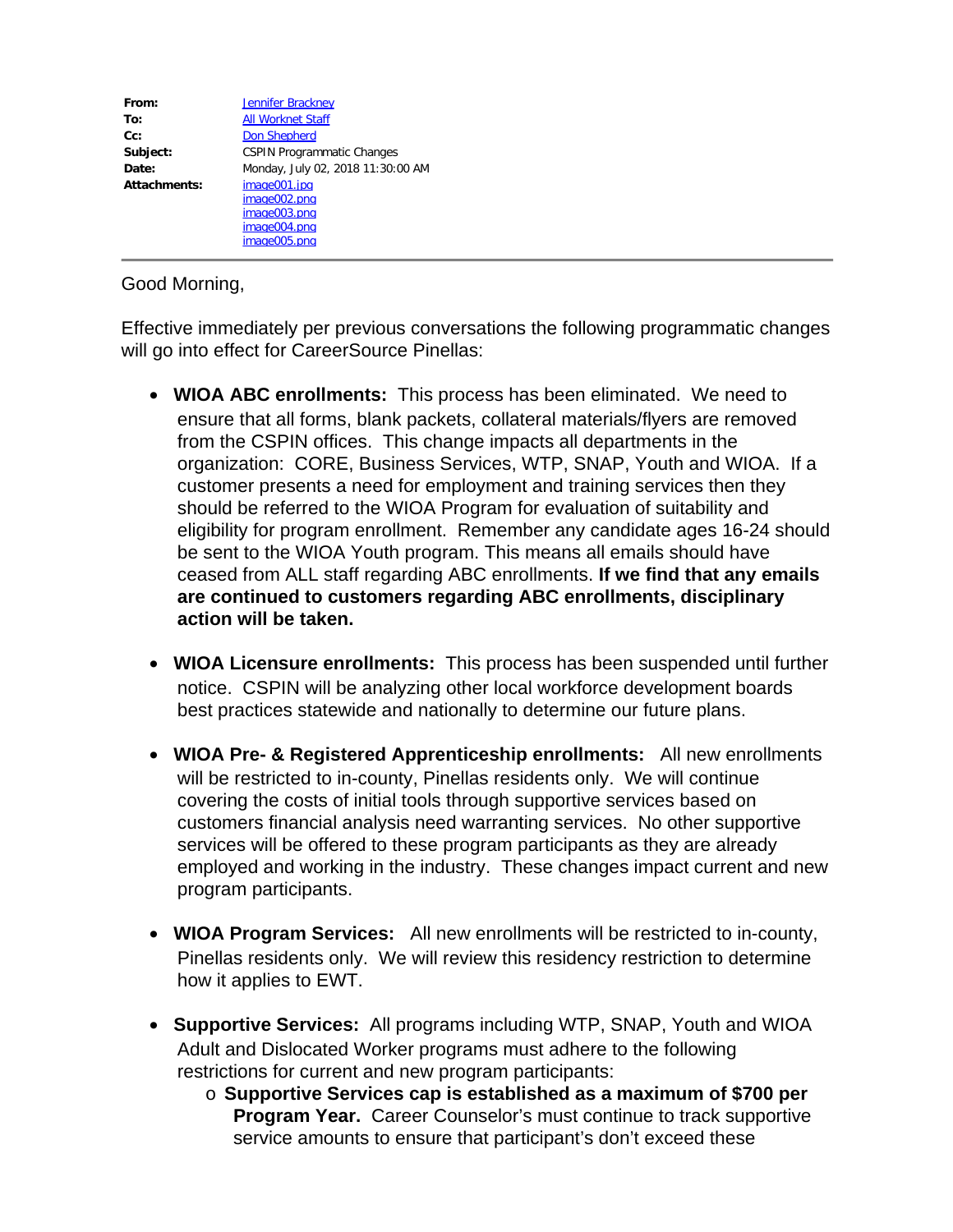established caps.

- o **Services will be limited to: Transportation, tools and work-related uniforms.**
	- § Tools: Up to \$100.00 per Program Year (Work-Related) and up to \$300 per Program Year (Training-Related); we cover the basic initial set of tools that are required for all participants in OST and what is required by the employer for those that have secured employment. Often times a comprehensive list of tools is provided, our programmatic funding is limited to assist with initial basic set of tools.
	- § Uniforms (Work-related/Training-Related) Up to \$150.00 per Program Year.
	- Transportation supportive services can be issued to customers who are active in pre-vocational, an allowable WT activity and occupational skills training programs through their duration. Upon completion of training programs, transportation for job search assistance will be limited to a maximum of two months.
		- · Transportation: A maximum of \$50.00 per month
		- · *NOTE: Any time supportive services are issued for tools and/or uniforms CSPIN staff must obtain required documentation including the type, description, item # and cost per amounts to derive at what the customer needs. This documentation must be contained in the participant file.*
- o Programmatic incentives, stand-alone and all other supportive services will be suspended.
- o **Science Center Attendance Incentive:** This has been suspended. Customers can be considered based on their need and eligibility for the above allowable CSPIN supportive services.
- o CSPIN staff must ensure that the participant is in need and eligible for all supportive services. If their need can be met by another organization, then the participant must be referred to this organization to acquire the necessary services. If there is no other organization that can meet the identified need and the customer is not financially able to pay for these services themselves then we can consider CSPIN programmatic supportive services.
- · **PWE** NO incentives should be paid for PWEs.
- · **Business Services**: No email, flyer, notice, or any other communication should be sent to non-enrolled individuals indicating that CareerSource Pinellas will provide incentives in exchange for employment information.

Many of these changes are being made to allow us the time to research and analyze current operational best practices to consider for future implementation in our region. We are working with the Finance department and consulting DEO regarding a new process that would eliminate the usage of Visa debit cards. We appreciate your